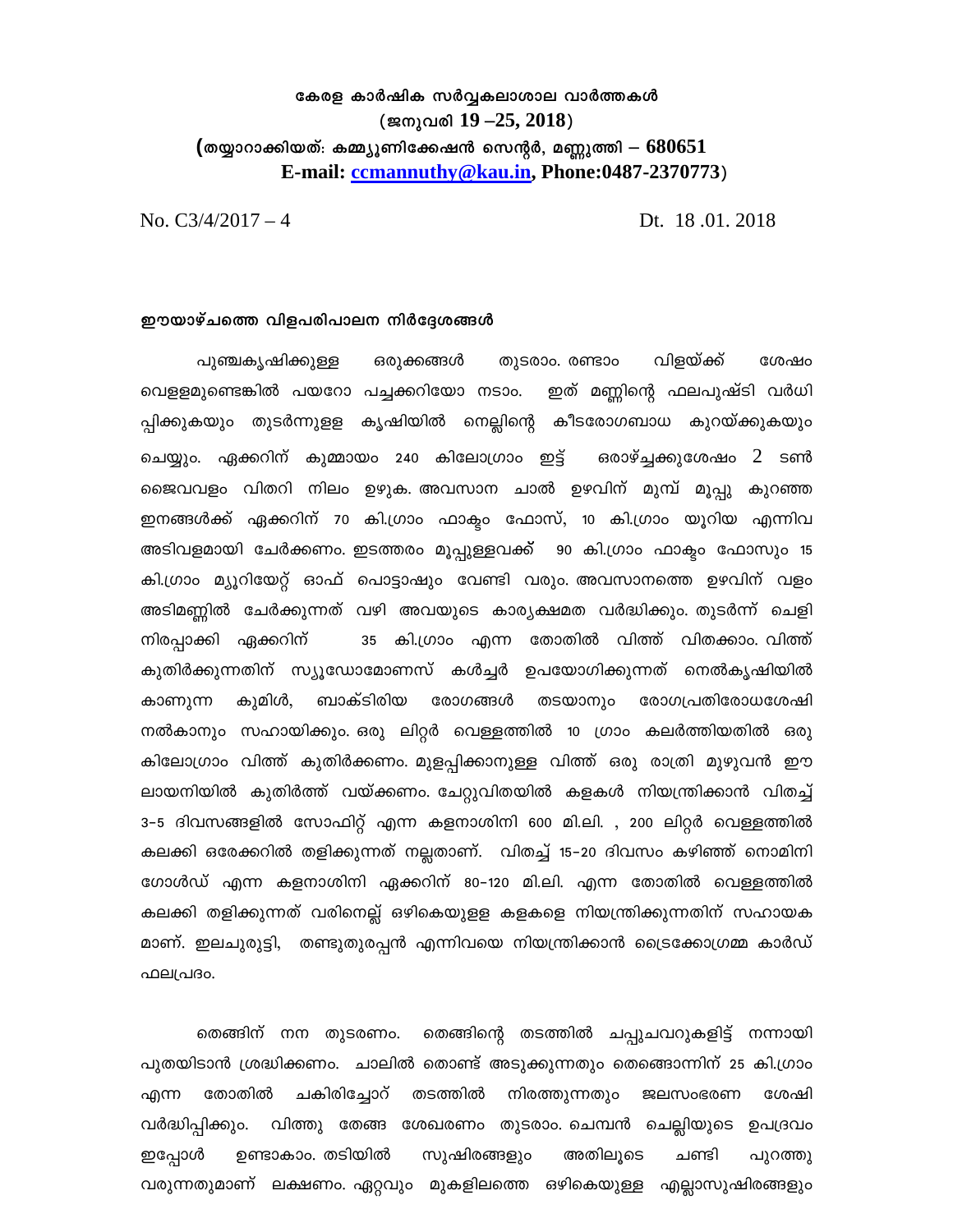മുകളിലത്തെ സുഷിരത്തിലൂടെ 10 ഗ്രാം സെവിൻ ( $50\%$  WP) ഒരു ലിറ്റർ അടക്കുക. വെള്ളത്തിൽ കലർത്തിയ ലായനി ചോർപ്പ് ഉപയോഗിച്ച് ഒഴിക്കണം. തുടർന്ന് ഈ സുഷിരവും അടക്കുക. കൊമ്പൻചെല്ലിയുടെ വണ്ടുകളെ ചെല്ലിക്കോൽ കൊണ്ട് കുത്തി യെടുക്കുക.

തൃശ്ശൂർ ജില്ലയിൽ കമുകിന് മണ്ട മറിച്ചിൽ ലക്ഷണം കണ്ടു വരുന്നു. ഇത് നിയ ന്ത്രിക്കാനായി ഓരോ കമുകിനു ചുറ്റും 250 ഗ്രാം വീതം കുമ്മായം ഇടണം. എന്നിട്ട് വീതം നനയ്ക്കുകയും വേണം. ഒരാഴ്ച്ച കഴിഞ്ഞ് ബോറാക്സ് പൗഡർ 25 ഗ്രാം കമുകിന്റെ വേരിന്റെ ഭാഗത്ത് ഇട്ടു കൊടുക്കണം. കൂടാതെ ഫൈറ്റോലാൻ 3 (000 കലക്കി ഓലകളിൽ തളിച്ചും കൊടുക്കണം. കമുകിന് ഒരു ലിറ്റർ വെള്ളത്തിൽ ആഴ്ച്ചയിൽ ഒരിക്കൽ എന്ന തോതിൽ നന തുടരാം. തെക്കൻ വെയിലിന്റെ ചൂടു കൊണ്ട് പൊള്ളൽ ഏൽക്കാതിരിക്കാൻ തടിക്കു ചുറ്റും ഓല കെട്ടുകയോ വെള്ള പൂശുകയോ ചെയ്യാം. ചെറു തൈകൾക്ക് പ്രത്യേക ശ്രദ്ധ കൊടുക്കണം. വിത്തടക്ക ശേഖരിക്കുകയും പാകുകയും ചെയ്യുന്നത് തുടരാം

കുരുമുളക് വേര് പിടിപ്പിക്കേണ്ട സമയമായി. പെട്ടെന്ന് വേര് പിടിക്കുന്നതിനായി തണ്ടിന്റെ ചുവടറ്റം ഒരു ഗ്രാം  $\text{IBA}$  ഒരു ലിറ്റർ വെള്ളത്തിൽ ലയിപ്പിച്ച ലായനിയിൽ 45 സെക്കന്റ് നേരം മുക്കി നട്ടാൽ മതിയാകും. ചെറുകൊടികൾക്ക് തണൽ നൽകി കാഠിന്യം സംരക്ഷിക്കണം. കൊടിയുടെ ചുവട്ടിൽ പുതയിടുന്നത് ഉണക്കിന്റെ കുറയ്ക്കാൻ സഹായിക്കും.

കശുമാവിൻ ചെയ്ത് തോട്ടം നീക്കം തോട്ടത്തിലെ കളകൾ വൃത്തിയാക്കിയിടുക. തേയില കൊതുകിന്റെ ആക്രമണവും കൊമ്പുണക്കവും ഒരുമിച്ച് ഉണ്ടാകാനിടയുണ്ട്. തേയിലകൊതുകിനെതിരെ 50% വീര്യമുള്ള സെവിൻ നാല് ഗ്രാം ഒരു ലിറ്റർ വെള്ളത്തിന് എന്ന കണക്കിൽ കലക്കി തളിക്കുന്നത് ഫലപ്രദമാണ്. കൊമ്പുണക്കത്തിനെതിരെ കോപ്പർ ഓക്സി ക്ലോറൈഡ്, ഡൈത്തേൻ  $\bm{\mathrm{M}}$  45 എന്നിവ നല്ലതാണ്. ഒരു മരത്തിന് 50 ലിറ്റർ ലായനി വേണ്ടി വരും.

വാഴയ്ക്ക് കുറുനാമ്പുരോഗം വരുത്തുന്ന വൈറസുകളെ പരത്തുന്ന ചെറുകീട ങ്ങളെ നശിപ്പിക്കാൻ വെളുത്തുള്ളി – വേപ്പെണ്ണ സോപ്പുമിശ്രിതം ഒരാഴ്ച ഇടവിട്ട് രണ്ടു തവണ തളിക്കുന്നത് നല്ലതാണ്. നിമാവിരബാധ, കരിക്കിൻകേട് എന്നിവ ഒഴിവാക്കാൻ വേപ്പിൻപിണ്ണാക്ക് ഉപയോഗിക്കാം. തടതുരപ്പൻ പുഴുവിനെ നിയന്ത്രിക്കാൻ നീംഅസാൽ 10 മി.ലി ഒരു ലിറ്റർ വെളളത്തിൽ എന്ന കണക്കിന് 5–ാം മാസം മുതൽ ഓരോമാസവും തടിയിൽ സ്പ്രേ ചെയ്യുകയും ഇലക്കവിളുകളിൽ നിറയ്ക്കുകയും ചെയ്യുക.